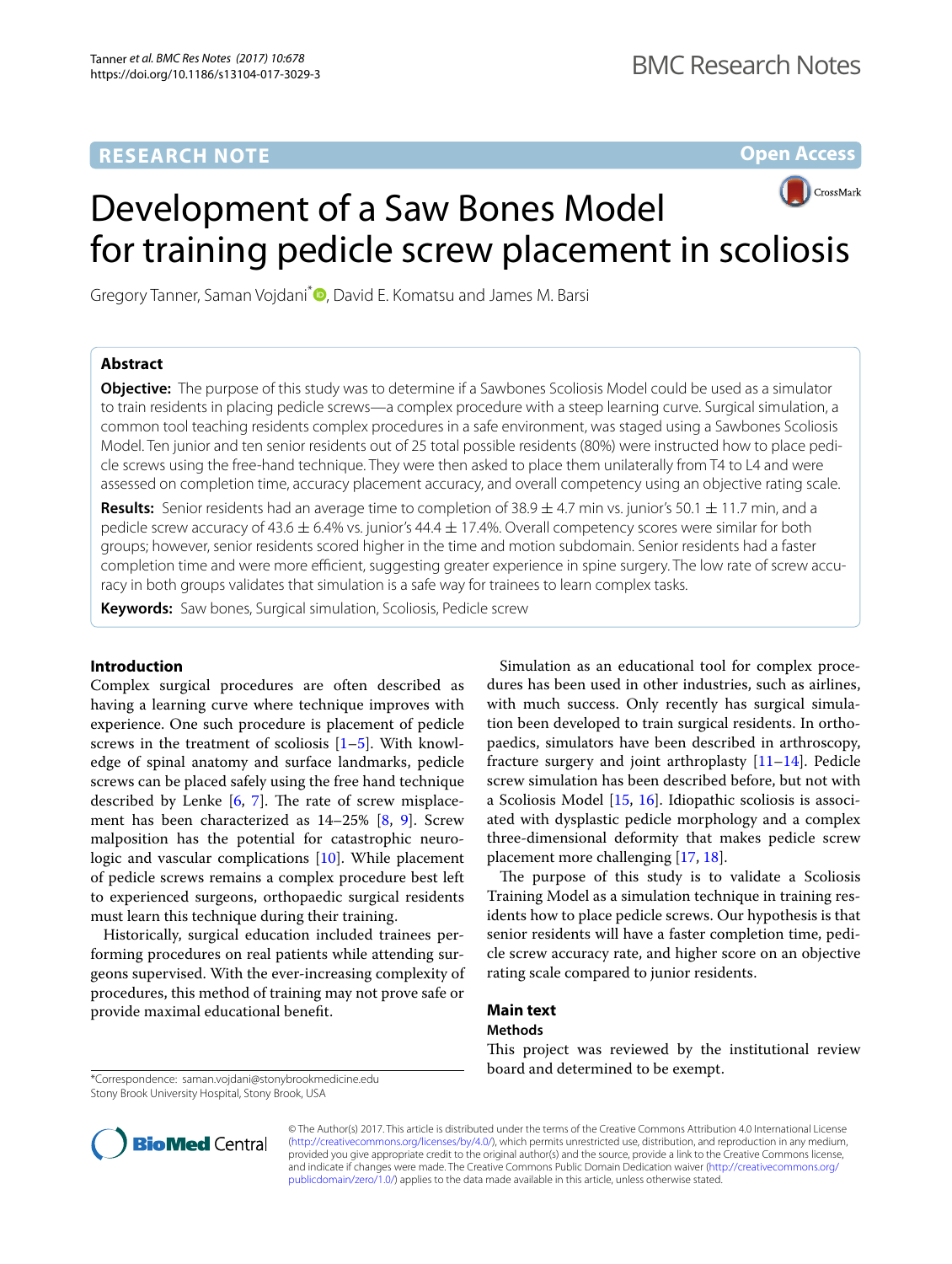## *The model*

A Scoliosis Spine Model (Model 1323021; Sawbones, Vashon, Washington) comprising of T1 to the sacrum was used for the simulation. This model has a 55° right thoracic curve with an associated 25° rotation. A scoliosis spine holder (Model 1703-100; Sawbones, Vashon, Washington) was used to secure the model during instrument insertion. To simulate surrounding musculature, the model was supported in the holder by polystyrene foam peanuts and the model secured in place up to the level of the transverse processes. Peanuts were also inserted between the spinous processes and vertebral foramen in order to prevent direct visual assistance of insertion of the pedicle or spinal cord.

## *Subjects and simulation*

Ten senior (fourth and ffth year) and ten junior (frst, second, or third year) residents from a US orthopaedic residency program, out of a possible 25 total residents (80%), were recruited for this study. Participation in the study was voluntary.

Prior to beginning the simulation, the residents were given verbal instructions describing the simulation by a fellowship trained orthopaedic surgeon. The free hand technique for placement of pedicle screws was explained in detail. The subjects were randomized either the right or left side of the spine. Pedicle screws were placed from T4 to L4, and each participant was instructed to place one screw at a time. The hand dominance of the subjects was recorded. All required instruments and pedicle

screws (Medtronic, Memphis, TN) were laid out next to the model. Subjects were timed from start to task completion. Videos of the simulation were delivered to a blinded, experienced pediatric spinal deformity surgeon for review. A checklist of steps and global rating scale (Table [1\)](#page-1-0) was developed for this exercise. To prevent bias, the videos were cropped so as only to only show the model and the hands of the subject. The global scale used is a modified version previously validated in the literature [\[19–](#page-4-4)[21\]](#page-4-5).

After insertion of screw from T4 to L4, each model was photographed before removing the implants. Each screw was evaluated for accuracy, and misplaced screws were recorded as to their location. Average screw length and diameter were obtained. The final results of screw placement were recorded and shared with the blinded reviewer.

### *Statistical analyses*

For the statistical comparisons, data from post-graduate year (PGY) 4 and 5 residents were grouped as seniors, and data from PGY1, 2, and 3 residents were grouped as juniors. The data were then presented as group mean  $\pm$  standard deviation. An f test was performed using Excel (Microsoft, Redmond, WA) to assess data normality with multiple outcomes found to be nonnormally distributed. As such, signifcant diferences between groups were assessed using Mann–Whitney tests in SPSS (Version 19, SAS Institute, Cary, NC). For all tests, p values less than 0.05 were considered signifcant.

## <span id="page-1-0"></span>**Table 1 Objective rating scale**

|                        |                                                                               | 2 | з                                                                                   | 4 | 5                                                                                            |
|------------------------|-------------------------------------------------------------------------------|---|-------------------------------------------------------------------------------------|---|----------------------------------------------------------------------------------------------|
| Preparation            | Did not organize, has to stop<br>procedure frequently to prepare<br>equipment |   | Equipment generally organized                                                       |   | All equipment neatly prepared and<br>ready for use                                           |
|                        |                                                                               |   | 3                                                                                   | 4 | 5                                                                                            |
| Time and motion        | Many unnecessary movements                                                    |   | Efficient time and motion                                                           |   | Clear economy of movement and<br>maximum efficiency                                          |
|                        |                                                                               |   | 3                                                                                   | 4 | 5                                                                                            |
| Instrument handling    | Repeatedly makes tentative or<br>awkward moves with instru-<br>ments          |   | Competent use of instruments,<br>occasionally appeared stiff and<br>awkward         |   | Fluid moves with instruments and no<br>awkwardness                                           |
|                        |                                                                               | 2 | 3                                                                                   |   | 5                                                                                            |
| Flow of procedure      | Frequently stopped procedure and<br>seemed unsure of next moves               |   | Demonstrated some forward plan-<br>ning with reasonable progression<br>of procedure |   | Obviously planned course of proce-<br>dure with effortless flow from one<br>move to the next |
|                        |                                                                               | 2 | 3                                                                                   | 4 | 5                                                                                            |
| Knowledge of procedure | Deficient knowledge                                                           |   | Knew all important steps                                                            |   | Demonstrated familiarity with all<br>aspects of the procedure                                |
|                        |                                                                               |   |                                                                                     | 4 |                                                                                              |
| Overall performance    | Very poor                                                                     |   | Competent                                                                           |   | Clearly superior                                                                             |

Grading rubric for steps and global rating scale for resident performance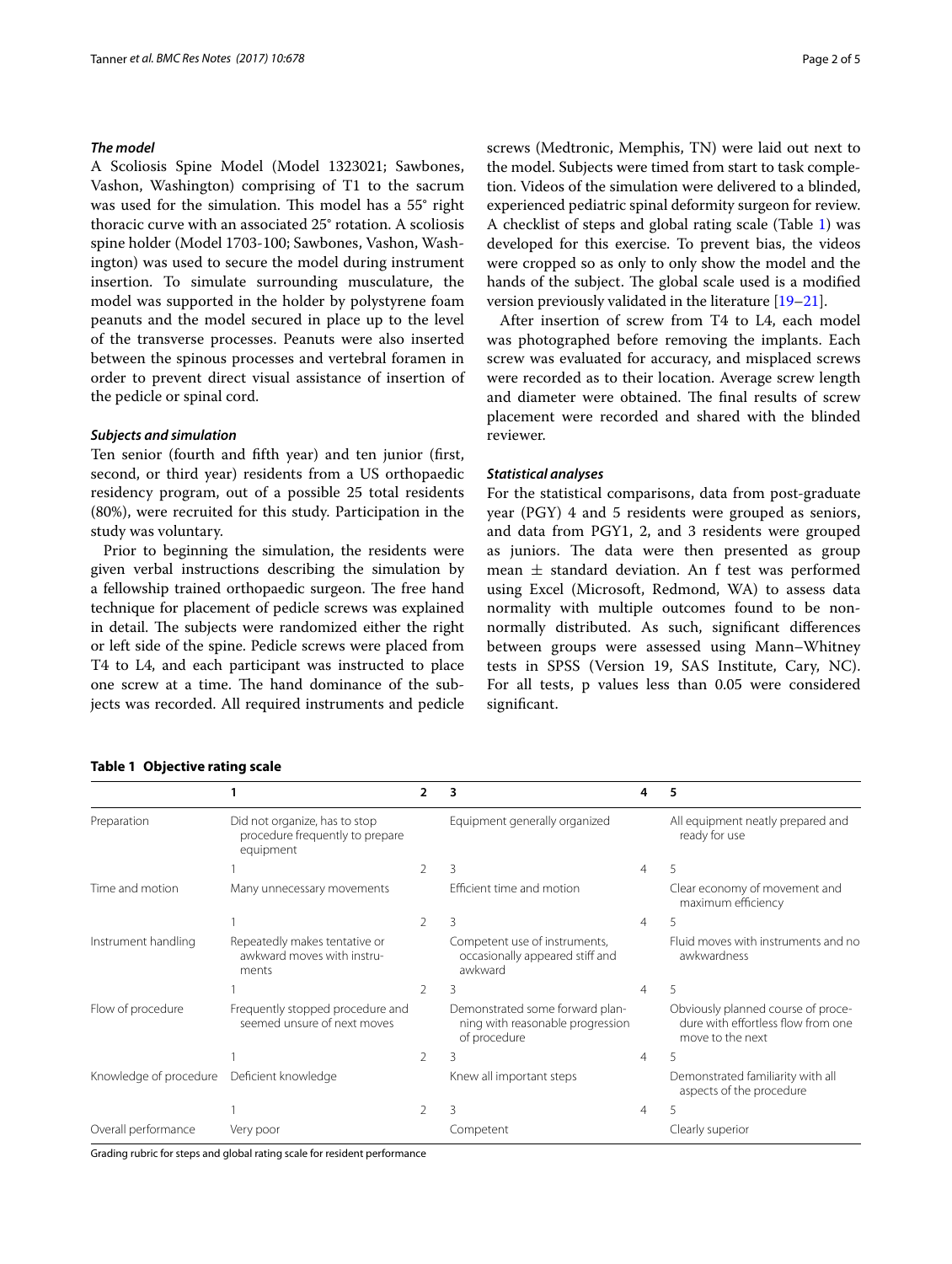## **Results**

Completion time was  $50.1 \pm 11.7$  min for junior residents and  $38.9 \pm 4.7$  min for senior residents, revealing a signifcant increase in speed for the senior residents  $(p = 0.018)$  (Fig. [1a](#page-2-0)). Screw accuracy defined as the pedicle screw being completely within the pedicle was 44.4  $\pm$  17.4% for junior residents and 43.6  $\pm$  6.4% for senior residents, demonstrating no signifcant diferences in accuracy ( $p = 0.847$ ) (Fig. [1](#page-2-0)b). The objective global rating scale showed no overall diference between junior and senior residents; however, there was a statistically signifcant diference in the time and motion subdomain (Table [2](#page-2-1)).

## **Discussion**

A common dilemma among those who educate residents is how to impart procedural knowledge to the trainee. Historically, resident education used an apprenticeship model. With the increasing complexity of procedures and breadth of knowledge required of residents during their surgical education, educational tools have been developed to enhance the learning experience.

Simulation of the patient encounter has been the standard in medical student education. Only recently has simulation of complex procedures been developed. Simulation as an educational tool has been given paramount importance as the American Board of Orthopaedic Surgery in concert with the Accreditation Council for Graduate Medical Education mandated the development of a surgical skills curriculum for orthopaedic interns.

With increasing complexity of a procedure, so increases the corresponding learning curve. Pedicle screw placement in idiopathic scoliosis is one such complex procedure. The combination of a three dimensional deformity along with dysplastic anatomy make this a difficult

<span id="page-2-1"></span>**Table 2 Scores on objective global exam**

|                     |                 | Junior residents Senior residents | p value |
|---------------------|-----------------|-----------------------------------|---------|
| Preparation         | $3.29 \pm 0.49$ | $3.43 \pm 0.53$                   | 0.591   |
| Time and motion     | $2.71 \pm 0.49$ | $3.71 + 0.95$                     | 0.030   |
| Instrument handling | $2.86 \pm 0.90$ | $3.14 \pm 0.69$                   | 0.496   |
| Flow                | $3.29 + 0.49$   | $3.57 + 0.53$                     | 0.298   |
| Knowledge           | $3.29 \pm 0.49$ | $3.71 \pm 0.76$                   | 0.244   |
| Overall             | $3.29 + 0.49$   | $3.57 + 0.53$                     | 0.298   |

Compiled scores for residents based on rubric. This table presents the mean  $\pm$  standard deviation for each of the five evaluated surgical skills demonstrated by the junior and senior residents. p values obtained from Mann– Whitney tests comparing the groups are presented in the last column with signifcant values (i.e., p > 0.05) highlighted in italics

procedure even in experienced hands. In order to teach this skill in a safe setting that had no associated risk to real patients, a Scoliosis Model was tested.

As we expected, senior residents, who have had more surgical experience and training, had a faster completion time for the task. On the objective rating scale, senior residents had more economy of motion compared to less experienced trainees.

The finding of low screw accuracy rate in both groups suggests that placement of pedicle screws in scoliosis remains an extremely challenging task. Most orthopaedic surgeons who place pedicle screws in practice have completed advanced fellowship training. Given the high malposition rate and the associated risk of injury of misplacement, the efectiveness of simulation of this technique becomes evident. Lieberman et al. showed that robotic guidance was able to improve the accuracy of pedicle screw placement in a cadaveric study of normal spines  $[16]$  $[16]$ , but our simulation may be able to offer similar improvements without the costs associated with guidance systems. Similarly, Luciano et al., studied the

<span id="page-2-0"></span>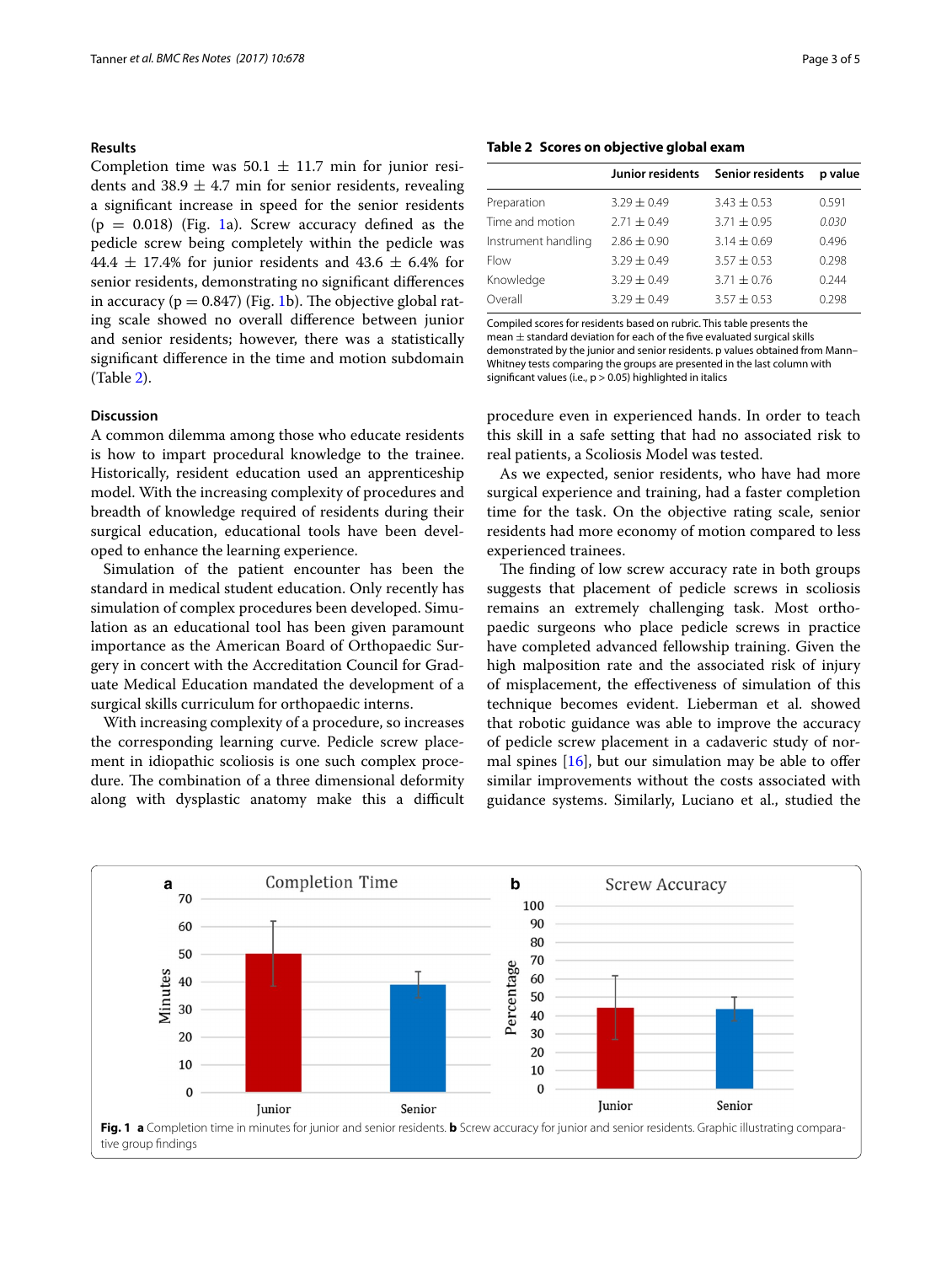ability of a haptic feedback system to improve pedicle screw placement  $[15]$ , but did not find a significant effect for their training. Combined with our study, these studies show there are many options for instructing residents in pedicle screw placement in a safe environment without any associated patient risk. Moreover, using the tools outlined in our study, the experienced surgeon can use objective measures to assess the trainee in any of these modalities.

#### **Limitations**

The limitations of this study include selection bias since it was limited to trainees at a single institution. Residency programs are unique in their curriculum development. Including institutions with more emphasize on orthopaedic spine surgery might have altered the results. Another bias is the very nature of simulation. Even though attempts were made to make this simulation feel as real as possible, nothing can substitute for the operative experience on live patients. Finally, we did not have preliminary data to run a power analysis to establish a proper sample size. Due to these limitations, other institutions should weight the merits of our simulation against others before adopting any specifc training program. However, it is our intent to further develop this training program as validate protocol for improving the accuracy of pedicle screw placement are needed. Further studies will confrm if the skills learned in this exercise are transferable to real clinical scenarios.

In conclusion, a Sawbones Scoliosis Model can be used as an educational tool in teaching orthopaedic residents how to perform the complex task of placing pedicle screws. Senior residents, who had more surgical experience, scored higher on the objective measures of completion time and economy of motion subdomain on a global rating scale. However, given the limitations of this study, other residency programs will have to decide if this simulation is appropriate for their training goals.

#### **Abbreviations**

US: United States; T4: 4th thoracic vertebrae; L4: 4th lumbar vertebrae; PGY: post-graduate year; SPSS: Statistical Package for the Social Sciences; Min: minutes.

#### **Authors' contributions**

GT and SV facilitated testing. JB reviewed and ranked resident performances. DK analyzed data. All authors read and approved the fnal manuscript.

#### **Acknowledgements**

The authors would like to thank Mike Mazella of MedTronic for supplying the utensils for the study.

#### **Competing interests**

The authors declare that they have no competing interests.

#### **Availability of data and materials**

The datasets used and/or analyzed during the current study are available from the corresponding author on reasonable request.

#### **Consent for publication**

Not applicable.

#### **Ethics approval and consent to participate**

This project was reviewed by the Stony Brook University Hospital Institutional Review Board and determined to be exempt as per 41315. All volunteer participants provided verbal consent to participation. The committee approved this verbal consent procedure.

#### **Funding**

This study was funded by the OMeGA Medical Grants Association. The funds were used to purchase the models used in the study. OMeGA had no role in study design, data collection, data analysis, data interpretation, or drafting of the manuscript.

#### **Publisher's Note**

Springer Nature remains neutral with regard to jurisdictional claims in published maps and institutional affiliations.

Received: 4 August 2017 Accepted: 29 November 2017 Published online: 04 December 2017

#### **References**

- <span id="page-3-0"></span>1. Lonner BS, Auerbach JD, Estreicher MB, Kean KE. Thoracic pedicle screw instrumentation: the learning curve and evolution in the technique in the treatment of adolescent idiopathic scoliosis. Spine. 2009;34(20):2158–64.
- 2. Bergeson RK, Schwend RM, DeLucia T, et al. How accurately do novice surgeons place thoracic pedicle screws with the free hand technique? Spine. 2008;33(15):E501–7.
- 3. Samdani AF, Ranade A, Sciubba DM, et al. Accuracy of free-hand placement of thoracic pedicle screws in adolescent idiopathic scoliosis: how much of a diference does surgeon experience make? Eur Spine J. 2010;19(1):91–5.
- 4. Gang C, Haibo L, Fancai L, et al. Learning curve of thoracic pedicle screw placement using the free-hand technique in scoliosis: how many screws needed for an apprentice? Eur Spine J. 2012;21(6):1151–6.
- <span id="page-3-1"></span>5. Gonzalvo A, Fitt G, Liew S, et al. The learning curve of pedicle screw placement: how many screws are enough? Spine. 2009;34(21):E761–5.
- <span id="page-3-2"></span>6. Kim YJ, Lenke LG, Bridwell KH, et al. Free hand pedicle screw placement in the thoracic spine: is it safe? Spine. 2004;29(3):333–42.
- <span id="page-3-3"></span>7. Suk SI, Lee CK, Kim WJ, et al. Segmental pedicle screw fxation in the treatment of thoracic idiopathic scoliosis. Spine. 1995;20(12):1399–405.
- <span id="page-3-4"></span>8. Abul-Kasim K, Ohlin A. The rate of screw misplacement in segmental pedicle screw fxation in adolescent idiopathic scoliosis. Acta Orthop. 2011;82(1):50–5.
- <span id="page-3-5"></span>9. Liljenqvist UR, Halm HF, Link TM. Pedicle screw instrumentation of the thoracic spine in idiopathic scoliosis. Spine. 1997;22(19):2239–45.
- <span id="page-3-6"></span>10. Brown CA, Lenke LG, Bridwell KH, et al. Complications of pediatric thoracolumbar and lumbar pedicle screws. Spine. 1998;23(14):1566–71.
- <span id="page-3-7"></span>11. Van Heest A, Putnam M, Agel J, et al. Assessment of technical skills of orthopaedic surgery residents performing open carpal tunnel release surgery. J Bone Joint Surg Am. 2009;91(12):281–7.
- 12. Insel A, Carofno B, Leger R, et al. The development of an objective model to assess arthroscopic performance. J Bone Joint Surg Am. 2009;91(9):2287–95.
- 13. Yehyawi TM, Thomas TP, Ohrt GT, et al. A simulation trainer for complex articular fracture surgery. J Bone J Surg Am. 2013;95(e92):1–8.
- <span id="page-3-8"></span>14. Podolsky DJ, Martin AR, Whyne CM, et al. Exploring the role of 3-dimensional simulation in surgical training: feedback from a pilot study. J Spinal Disord Tech. 2010;23(8):e70–4.